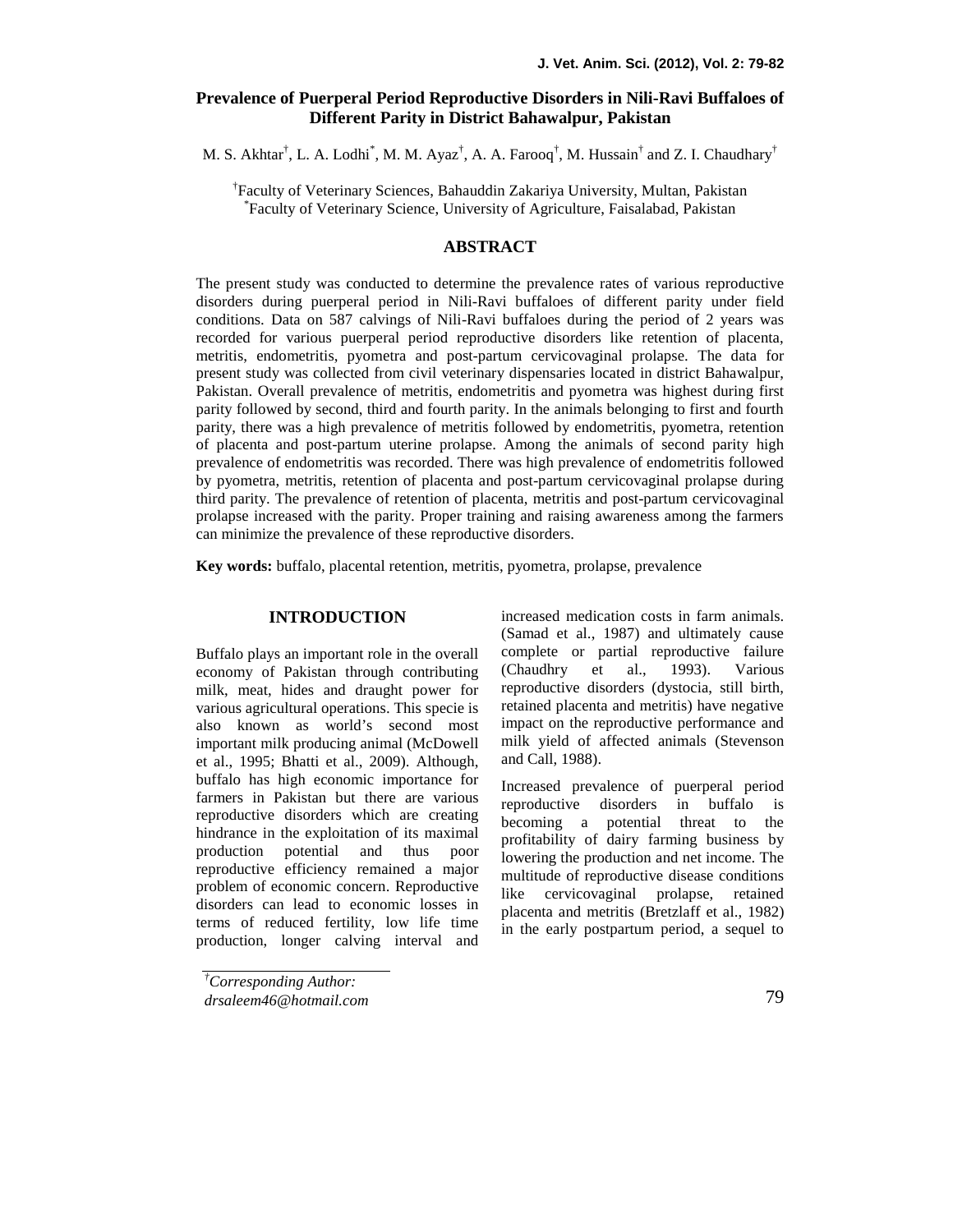the stress the lactating animal experience, dwindles the production efficiency and reproductive performance. Some of the important reproductive disorders of buffaloes in Pakistan include retention of foetal membranes, followed by vaginal/ uterine prolapse, anoestrus, uterine infection, dystocia, torsion of the uterus, abortion, vaginal infection and repeat breeding (Durrani and Kamal, 2009). Rabbani et al. (2010) reported total economic losses due to genital prolapse in buffaloes in eight villages of district Faisalabad during 2005-2006 were estimated to be PKR 4,59,500/- and the highest losses were due to mortality of dam (39.17%), followed by milk losses (25.14%), service charges (21.33%) and medicine cost (14.36%).

The reproductive disorders in the livestock could only be minimized when sufficient information regarding reproductive status of the animals is available (Dhanani et al*.,* 1987). Hence the present study was conducted to determine the prevalence of various reproductive disorders during puerperal period in Nili-Ravi buffalo of different parity under field conditions.

### **MATERIALS AND METHODS**

#### **The Study Area**

The study was conducted in the District Bahawalpur, Punjab, Pakistan. Geographically, it lays between latitude  $29^0$ and  $59^{\circ}$  North, longitude  $73^{\circ}$  and  $19^{\circ}$  East, and at an altitude of 461 meters above sea level in the irrigated agro-ecological zone of Punjab. The climate is suitable for agriculture and characterized by four distinct seasons including summer, autumn, winter and spring. In summer, temperature reaches the high forties  $(^{\circ}C)$  during the day and the nights are slightly cooler. Weather conditions reach extremes in both summer and winter. The average temperature in summer is 33 °C and 18 °C in winter with average rainfall is 20 to 25 cm annually. The mean relative humidity is highest in August (81.3%) and lowest in February (34.5%).

#### **Collection of Data**

Data were collected from civil veterinary located in the district Bahawalpur. The data on 587 calvings of Nili-Ravi buffaloes during the period of 2 years was recorded. Data on the prevalence of various puerperal period reproductive disorders were collected based on the observed clinical signs. These buffaloes were belonging to small holder farmers who practice traditional system of husbandry.

Various puerperal period reproductive disorders like retention of placenta, metritis, endometritis, pyometra and post-partum uterine prolapse were recorded. The reproductive disorders were classified on the basis of parity. Out of the total 587 calvings under the study, the parity wise distribution of calving were 264, 174, 110 and 39 respectively from first, second, third and fourth parity. The parity wise distribution of abovementioned reproductive disorders was also recorded.The nature of reproductive problems was taken according to the following criteria;

#### **Retained placenta**

Cases was recorded if fetal membranes were not spontaneously released post parturition (Zahraddeen et al., 2007).

**Metritis:** Cases in which discharge in animals persists beyond 2 weeks or if the discharge is foul smelling were considered positive for metritis.

**Pyometra:** It was recorded for the cases that showed persistence of corpus luteum in one or both ovaries.

**Uterine Prolapse:** Cases in which part or the entire uterus was reversed and protrude out from the cervical canal to the outside of the vulva were considered as cases of uterine prolapse.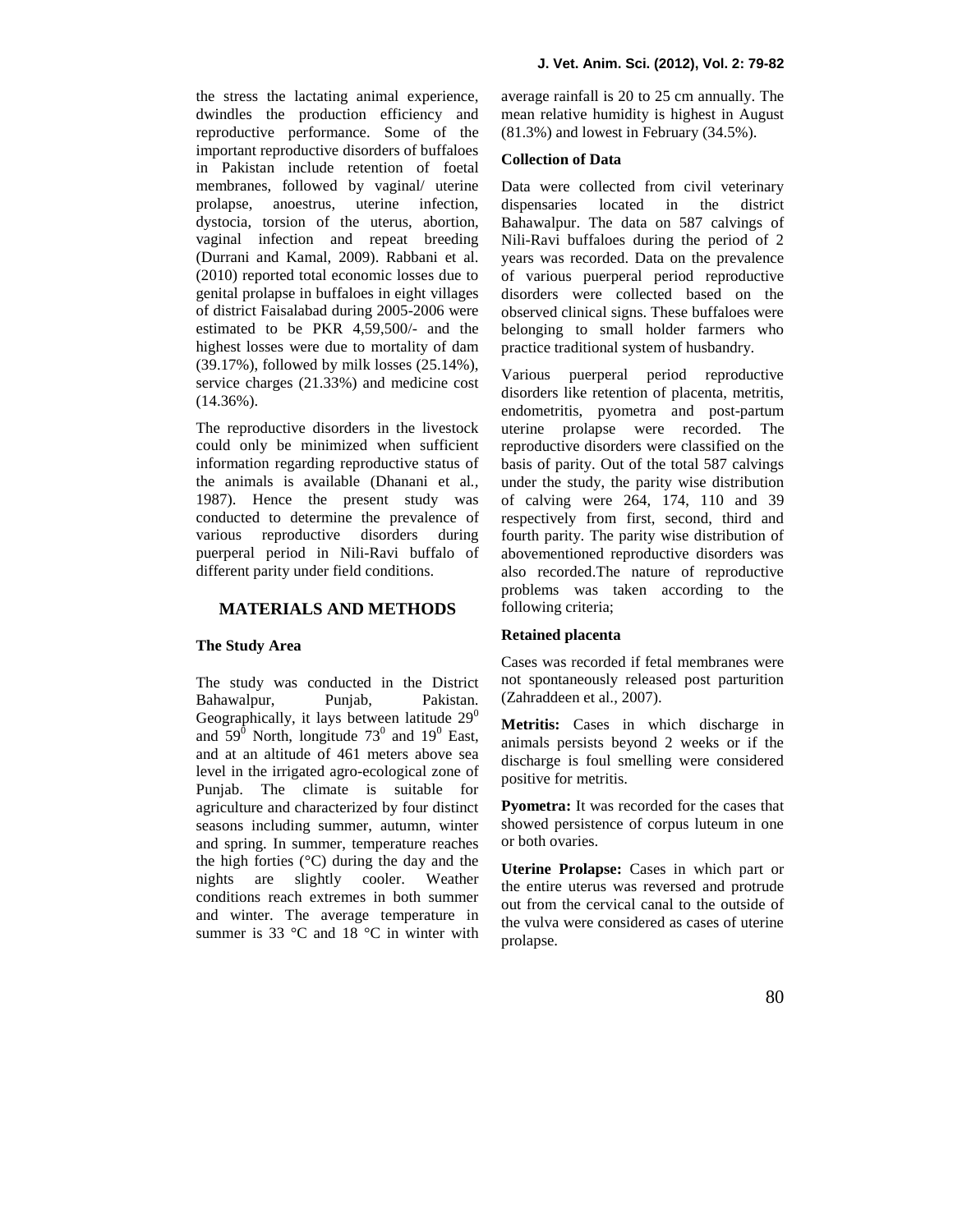The data were computed and analyzed for average, total number and percentage of disorders.

## **RESULTS AND DISCUSSION**

Overall prevalence of metritis, endometritis and pyometra was higher in buffaloes during first parity followed by in second, third and fourth parity, respectively (Table 1). High prevalence of post-partum reproductive disorders with increased lactation number has also been reported by other workers (Jeffery and Edward 1988; Werven et al., 1992). In the present study, prevalence of post-partum reproductive disorders increased with the increase in lactation order which might be due to the increasing production over lactations, resulting in more severe stress (Jeyakumari et al., 2006). In the animals belonging to first and fourth parity, there was high prevalence of metritis followed by endometritis, pyometra, retention of placenta and post-partum cervico-vaginal prolapse. Among the animals of second parity, high prevalence of endometritis was recorded. There was high prevalence of endometritis followed by pyometra, metritis, retention of placenta and post-partum cervicovaginal prolapse during third parity (Table 1).

**Table 1** Percentage of puerperal period reproductive disorders in Nili-Ravi buffalo of different parity

|                               | Overall | Parity |        |                   |        |
|-------------------------------|---------|--------|--------|-------------------|--------|
|                               |         | First  | Second | Third             | Fourth |
| Total number of cases studied | 587     | 264    | 174    | 110               | 39     |
| Cases with normal puerperal   | 55.02   | 61.36  | 55.17  | 47.72             | 43.59  |
| period                        | (323)   | (162)  | (96)   | (52)              | (17)   |
| Cases with puerperal period   | 44.97   | 40.15  | 44.82  | 52.72             | 56.41  |
| disorders                     | (264)   | (106)  | (78)   | (58)              | (22)   |
| Retention of Placenta         | 6.64    | 7.20   | 8.04   | 8.18              | 10.25  |
|                               | (39)    | (19)   | (14)   | (9)               | (4)    |
| <b>Metritis</b>               | 13.80   | 10.98  | 12.06  | 12.72             | 17.95  |
|                               | (81)    | (29)   | (21)   | (14)              | (7)    |
| Endometritis                  | 11.24   | 9.84   | 13.21  | 14.54             | 12.82  |
|                               | (66)    | (26)   | (23)   | (16)              | (5)    |
| Pyometra                      | 9.37    | 9.09   | 8.04   | 13.63             | 10.25  |
|                               | (55)    | (24)   | (14)   | (15)              | (4)    |
| Post-partum uterine prolapse  | 3.92    | 3.03   | 3.44   | 3.63              | 5.12   |
|                               | (23)    | (8)    | (6)    | $\left( 4\right)$ | (2)    |

Values in parenthesis indicate number of cases Endometritis and metritis may be resulted from inadequate hygienic conditions during post-partum period, during parturition, retained placenta and traumatic lacerations during dystocia. Abnormal puerperium and poor management are major contributory factors for metritis/endometritis (Noakes et al., 2009). Higher prevalence of metritis and endometritis in these buffalo may be due to as a sequel of post-partum prolapse, retention of placenta, dystokia, handling of prolonged parturition by the unskilled personnel and other bad norms including insertion of tail into the vagina for milk let down.

The prevalence rate of retention of placenta, metritis and post-partum cervicovaginal prolapse increased with the parity (Table 1). These results are in agreement with Jeyakumari et al. (2006). These disorders prone the buffaloes to poor productive performance such as low milk productions